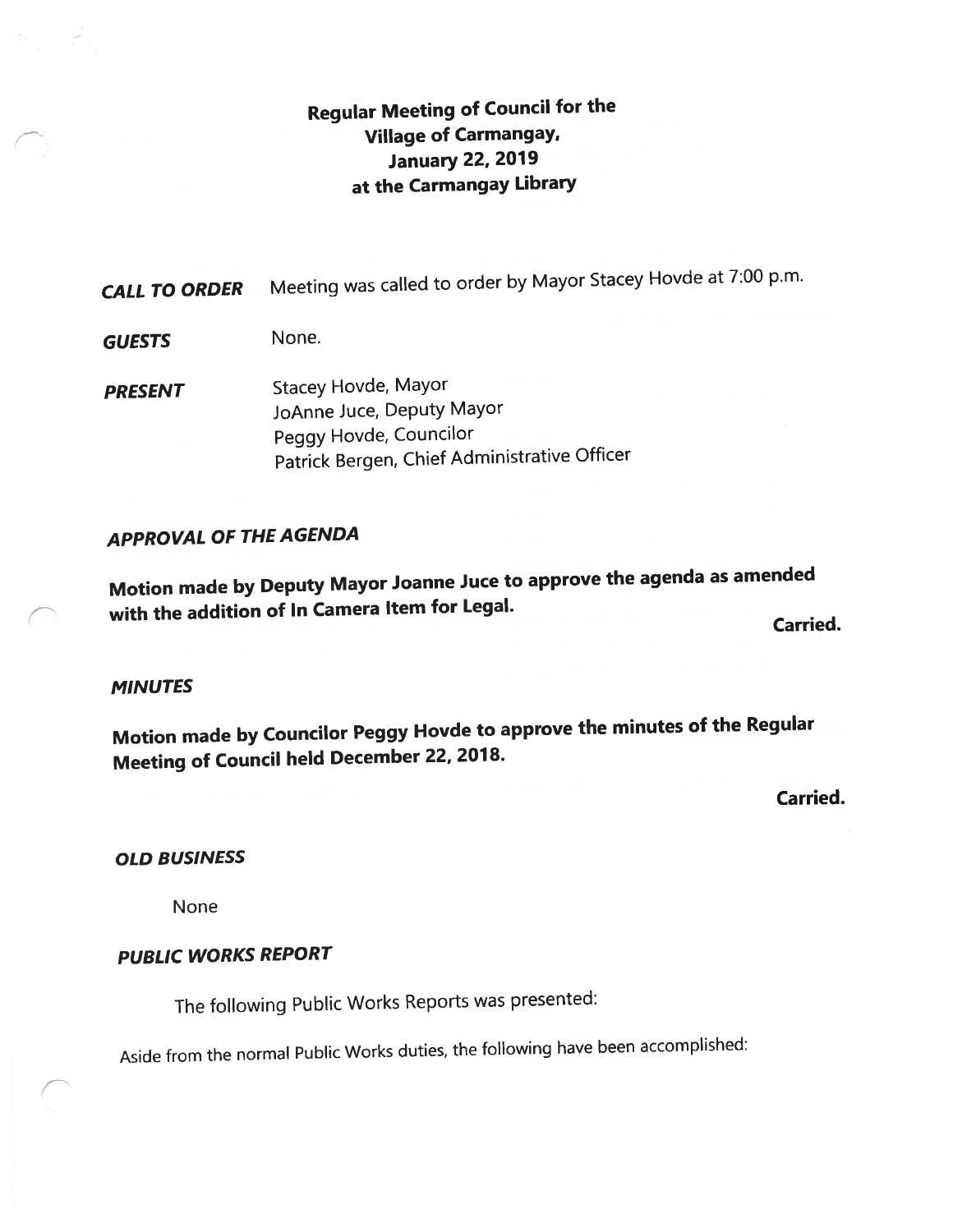- • McGills is working on the initial flushing of all of the sanitary lines. This work is part of the infrastructure projects and precedes the camera scoping.
- Assistance was provided to the engineer and Blake, our project manager reviewing the water distribution <sup>p</sup>lant and wastewater lift station.
- A new roll up door was put in at the public works shop. The previous door needed to be fixed at <sup>a</sup> fairly large cost every <sup>1</sup> to <sup>2</sup> years and was <sup>a</sup> concern for security.
- •Participated in the January 14, <sup>2019</sup> Emergency Operations Centre table top exercise.

## ADMINISTRATOR REPORT

The following CAO report was presented: Patrick has been focused on:

- • Set up and participated in the January 14, <sup>2019</sup> Emergency Operations Centre tabletop exercise.
- • Has been working through the new accounting and meter reading software set up. The accounting software has been installed and all new computers are in <sup>p</sup>lace. Heather and Patrick will be working with the vendor to go through all the set up stages over the next <sup>3</sup> weeks. Both the old and new systems will be used until we are comfortable that the set up has been successful.
- •Has been working with Blake to build <sup>a</sup> timeline of projects for the next <sup>2</sup> years.
- • Assisted Teresa, the chair of the Carmangay Hall Board, to prepare for their recent meeting and progress with the grant writer moving forward.

## **CORRESPONDENCE**

Received correspondence from Minister of Alberta Municipal Affairs as detailed in the agenda.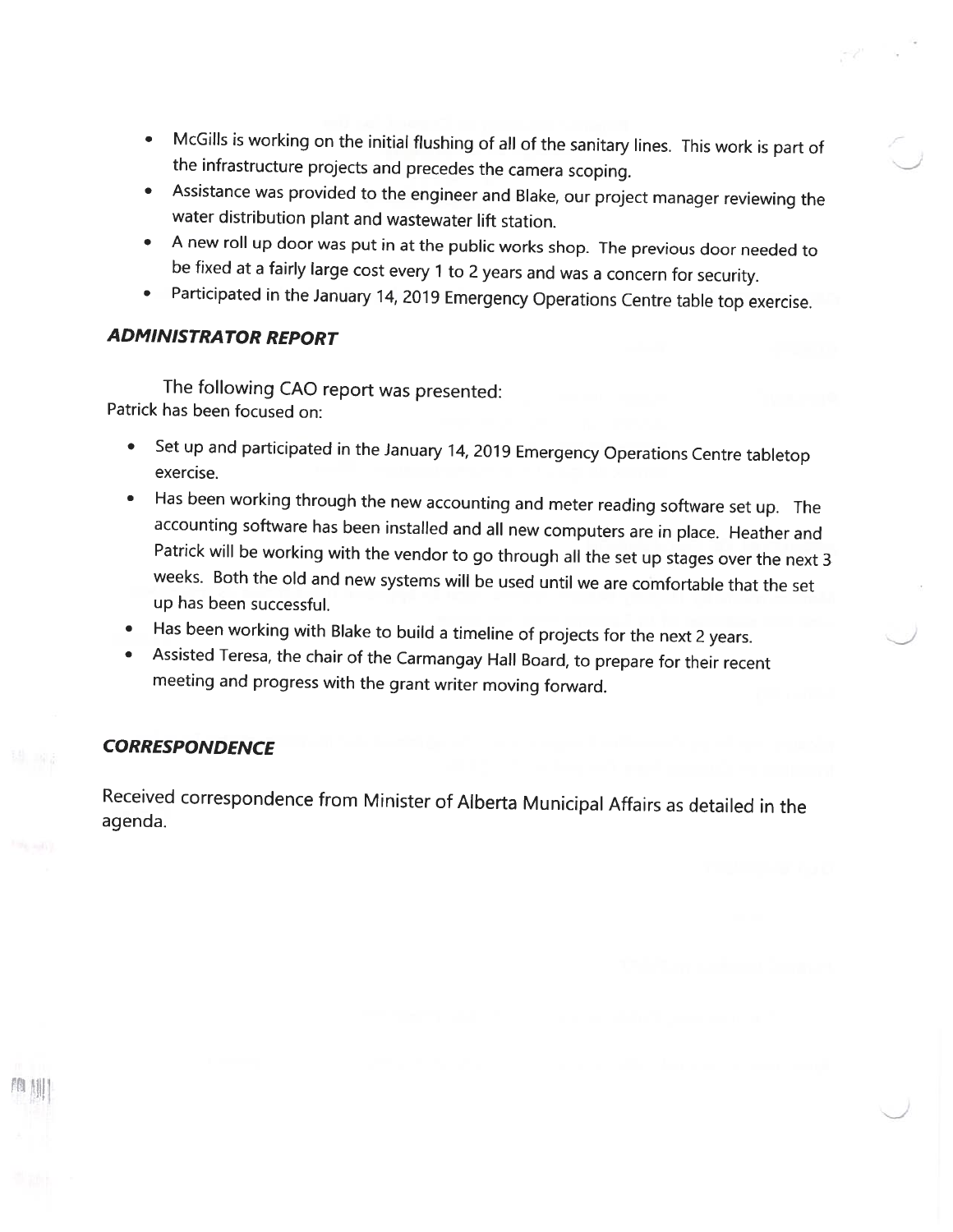## FINANCIAL REPORTS

 $\frac{11}{32}$ 

 $\omega_{\rm{c}}=-\frac{\sqrt{2}}{2}$ 

CAO Patrick Bergen provided the following financial update.

|                                     | <b>MONTHLY STATEMENT</b>             |                |
|-------------------------------------|--------------------------------------|----------------|
|                                     | <b>Period Ending - December 2018</b> |                |
| <b>Function</b>                     | <b>Revenue</b>                       | <b>Expense</b> |
| Interest: Income & Expense          | \$51.67                              |                |
| Taxes                               | \$5,975.08                           |                |
| General Administrative              |                                      | \$7,257.61     |
| <b>Agency Account</b>               | \$2,087.95                           |                |
| Council-meetings/mileage            |                                      | \$910.80       |
| Council membership                  |                                      | \$196.68       |
| Natural Gas Rebate                  | \$933.18                             |                |
| Fortis Franchise Fee                | \$752.27                             |                |
| Police/AB Gov fines                 |                                      |                |
|                                     |                                      | \$12,846.47    |
| <b>County School Requisition</b>    | \$25.00                              | \$23.50        |
| <b>Bylaw Enforce /Dog licence</b>   |                                      | \$2,100.38     |
| Shop/Public Works                   |                                      | \$1,374.86     |
| <b>Roads and Street</b>             | \$6,482.17                           | \$8,154.75     |
| Water/Sewer/Garbage                 |                                      | \$8,398.40     |
| <b>TVRW Admin. Requisition</b>      |                                      | \$1,610.86     |
| <b>TVRW</b> debenture payment       |                                      |                |
| Dr Retention                        |                                      |                |
| <b>Benchmarch Assessment</b>        |                                      |                |
| <b>Insurance</b>                    |                                      |                |
| Marquis                             |                                      |                |
| Scase/Civic Solutions               |                                      | \$5,923.33     |
| P.O. Rent                           | \$219.00                             |                |
| <b>Solid Waste Requistion</b>       |                                      |                |
| ORRSC                               |                                      |                |
| <b>Ambulance Requisition</b>        |                                      |                |
| <b>FCSS</b>                         |                                      |                |
| <b>Fire Services Requisition</b>    |                                      |                |
| <b>Camangay Library Requisition</b> |                                      |                |
| Chinook Arch Requisition            |                                      |                |
| Axia Supernet rent                  |                                      |                |
| <b>Bank</b> charges                 |                                      | \$85.59        |
| <b>GST Recoverable</b>              | \$4,254.64                           |                |
| Mowing                              |                                      |                |
| Parks                               |                                      |                |
| Cemetary                            |                                      |                |
| <b>MPC</b>                          |                                      |                |
| <b>Total Revenue &amp; Expenses</b> | \$20,780.96                          | \$48,883.23    |
|                                     | $-$ \$28,102.27                      |                |
| Cash in Bank -                      | \$44,392.60                          |                |
| <b>Outstanding Cheques</b>          |                                      |                |
| Rec. Board Account                  | \$402.06                             |                |
| <b>GIC</b> Investment               | \$324,236.21                         |                |
|                                     |                                      |                |
| <b>Total Taxes Outstanding</b>      | \$30,726.93                          |                |
| Taxes 2018/2017                     | \$23,078.91                          |                |
| Tax Outstanding Prior to 2016       | \$7,648.02                           |                |
|                                     |                                      |                |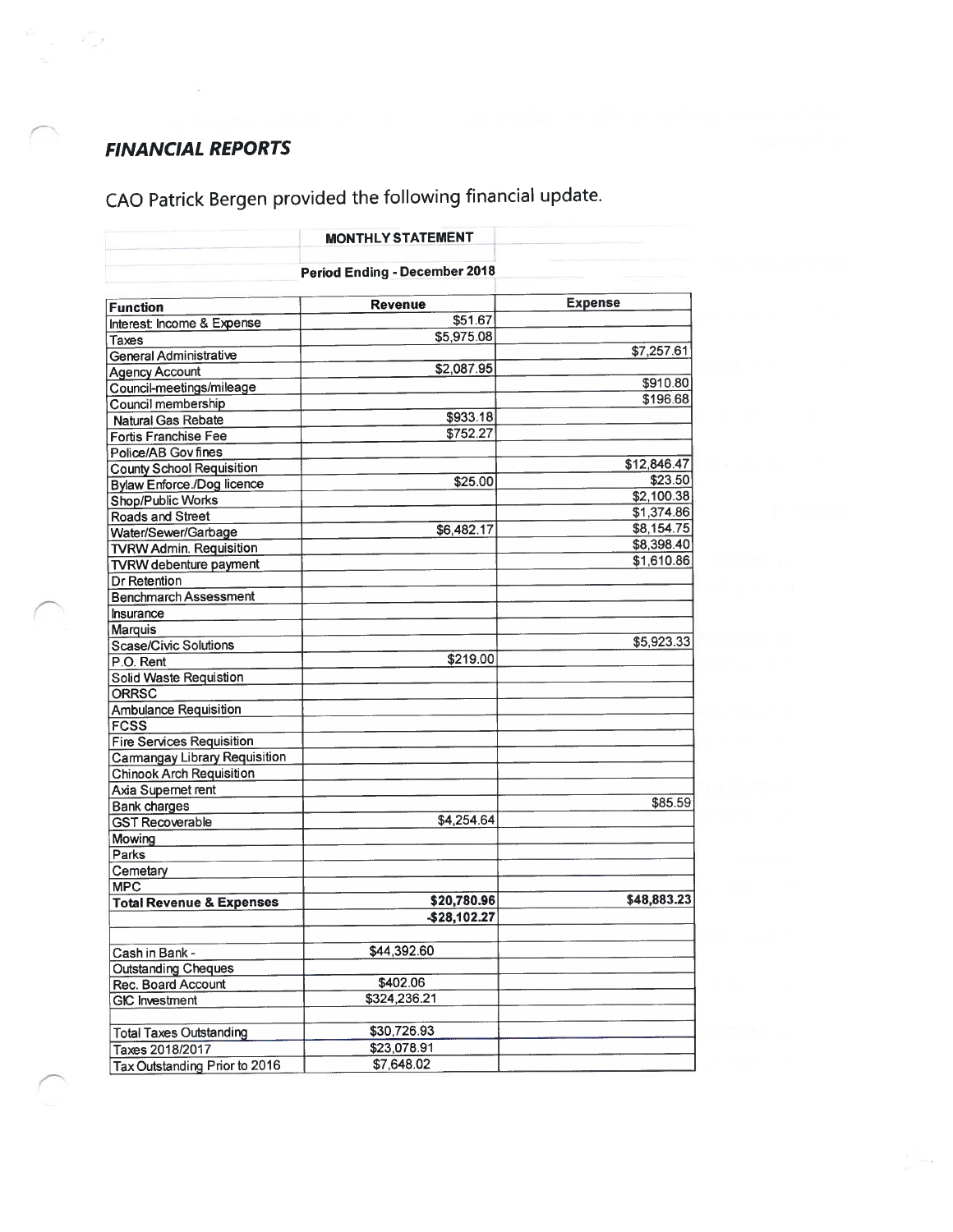Motion made by Deputy Mayor JoAnne Juce to accept the financial report as presented.

Carried.

#### NEW BUSINESS

a) Council reviewed the letter from the Minister of Alberta Municipal Affairs.

b) Council initiated <sup>a</sup> Grant Discussion as lead by CAO Patrick Bergen.

c) Council discussed the Emergency Tabletop Exercise.

d) Council discussed Project Updates.

#### REPORTS

a) ORRSC No meeting.

b) MARQUIS No meeting.

c) VULCAN DISTRICT SOLID WASTE No meeting.

d) CARMANGAY AND DISTRICT LIBRARY BOARD No meeting.

e) FCSS No meeting.

#### f) HALL BOARD

All of council attended. The Executive will meet with Liza Dawber to discuss grants and funding for the Community Center.

# g) SOUTHGROW

No meeting.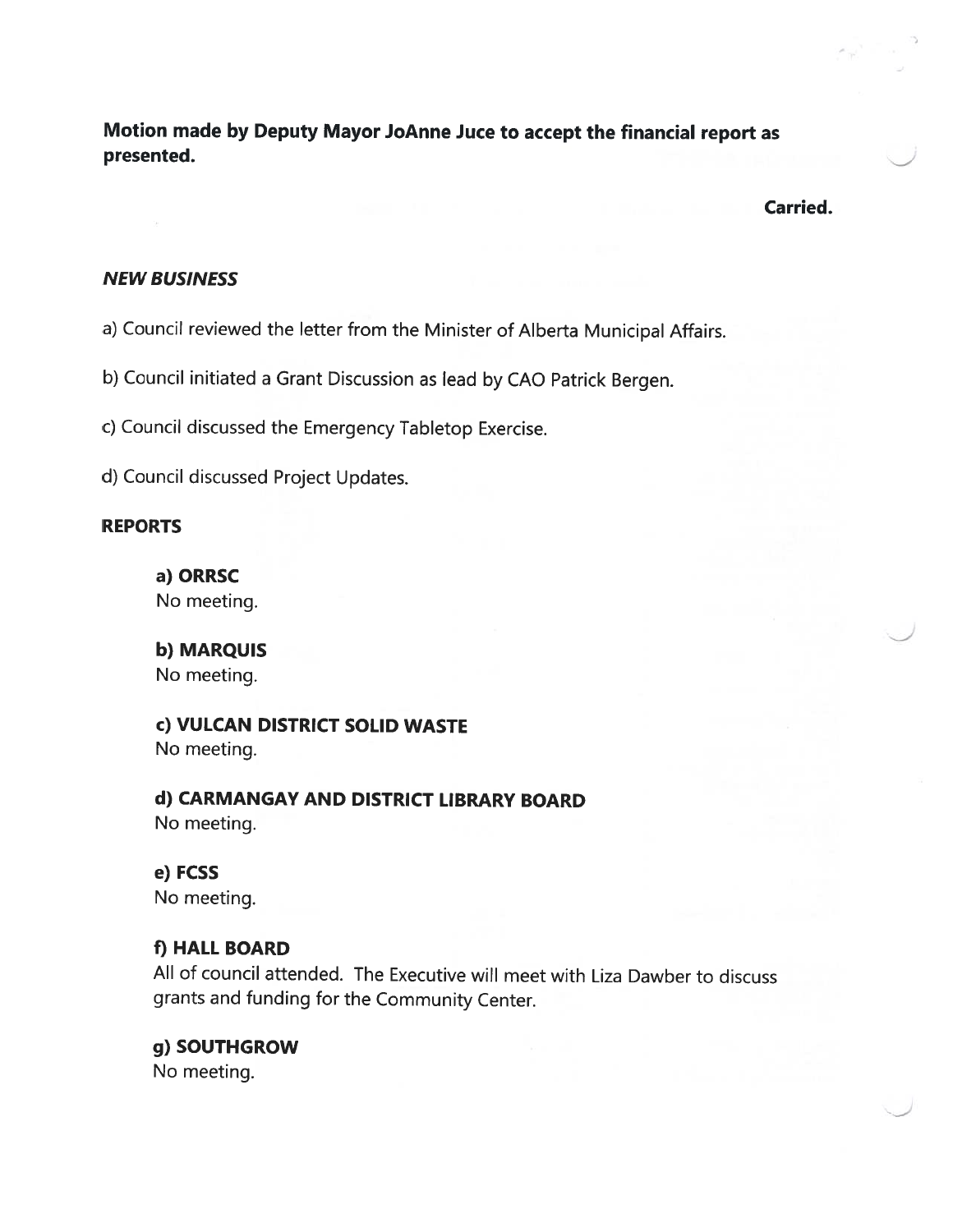# h) TWIN VALLEY REGIONAL WATER COMMISSION

Mayor Stavey Hovde attended and passe<sup>d</sup> the propose<sup>d</sup> budget, which indicated <sup>a</sup> surplus.

# i) MAYORS AND REEVES OF SOUTHWEST ALBERTA

Mayor Stacey Hovde attended <sup>a</sup> Mayors and Reeves of Southwest Alberta meeting where <sup>a</sup> presentation on the Peaks to Prairies charging station presentation occurred. Community generation gran<sup>t</sup> is now at albertsouthwest.com.

# j) HISTORICAL SOCIETY

No meeting.

# k) CHINOOK ARCH

No meeting.

# I) TEEPEE RING COMMITTEE

Deputy Mayor JoAnne Juce met with <sup>a</sup> Blackfoot Elder and provincial representatives to follow the provincial process to seek <sup>a</sup> respectful interpretation of the Tipi rings and find additional uses for the entire site.

## EXECUTIVE SESSION

Moved by Councillor Peggy Hovde to go in camera at 7:30 p.m.

Carried.

Moved by Councillor Peggy Hovde to move out of camera at 9:15 p.m.

Carried.

## ADJOURNMENT

Mayor Stacey Hovde adjourned the meeting at 9:15 p.m.

Next Regular Council meeting - February 19, 2019 at 6:30 p.m. at the Carmangay Library

Mayor Stacey Hovde